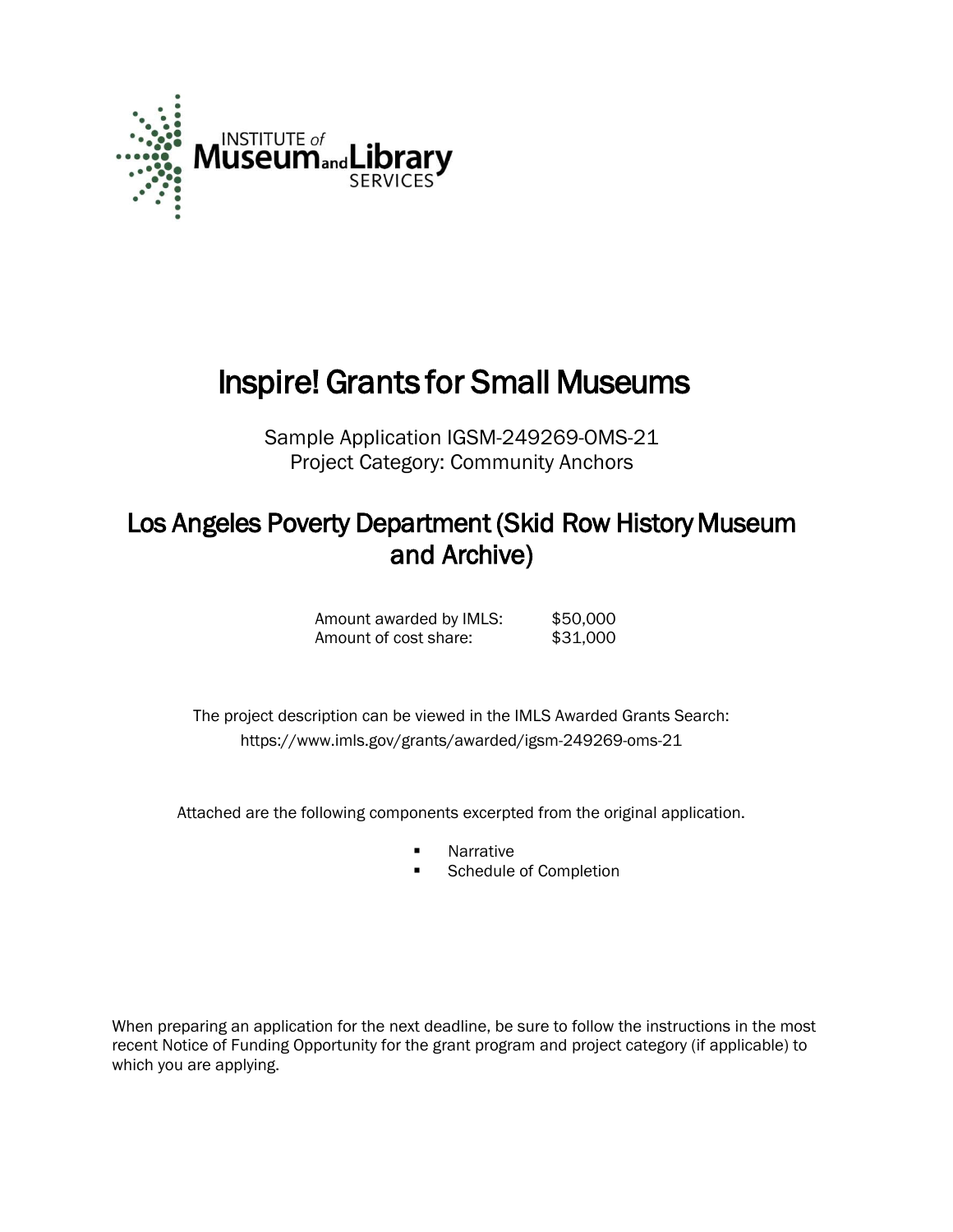

#### **Justification**

Need *The people and history of these 50-square blocks of Skid Row have so much to teach those in the other 500-square miles of the City, if only they would look, listen, and not turn away.* -Gary Blasi, Professor of Law Emeritus, UCLA [remarking on the collections in the Skid Row History Museum and Archive]

Contrary to its popular portrayal as an urban wasteland, in reality, Skid Row in downtown Los Angeles has a rich tradition of grassroots civic engagement and innovative community-generated solutions to intractable social problems that encompass even its unsheltered community members in efforts to ameliorate the extreme challenges of daily living on the street.

This project designs Skid Row History Museum (SRHMA) programs in collaboration with Skid Row community members and partners. Its importance is underscored by the unique and historically significant urban context in which it resides. Because of planning decisions made by the City of LA in the 1950s, 60s and 70s, this 50-block neighborhood has unique properties that have contributed to its survival, unlike other skid rows in America (e.g. New York City's Bowery) that have been bulldozed into non-existence or subsumed by gentrification. In 1973, a community plan defined the neighborhood, stipulating that no market-rate housing could be built within the area: all housing, whether renovated or new, had to be subsidized for people with the lowest incomes. Three of LA's largest missions as well as many social services were concentrated in the area. As a result, thousands of people who arrived here homeless went through the neighborhood's missions and programs and ended up becoming permanent tenants of its single-room occupancy hotels (SROs). These residents became invested in the community and active in promoting its betterment. For example, a sophisticated recovery community formed here with more than 53 weekly meetings facilitated by residents for their housed and un-housed neighbors. While numerous forces have since worked—through oversight and by design—to thwart community engagement, the city's plan that defined this neighborhood more than four decades ago has made it amazingly active and resilient to this day. Many more of its residents (8,000 of 11,000) are living in SROs and transitional programs than on the street. Many among them are highly visible leaders, long-term residents with a deep sense of community, whose empathy for their neighbors leads to innovative and effective grassroots initiatives that defy conventional wisdom about how to make a viable and vital community.

Too often, however, the strengths and assets of Skid Row leaders, visionaries, and community groups are ignored; solutions that emerge from the community itself are met with huge resistance; lessons from the neighborhood's history go undiscovered; and critical opportunities for generating lasting, systemic change from the ground up are lost.

With this project, Los Angeles Poverty Department (LAPD) addresses the need to counteract the dominant narrative, to help "normalville" (i.e. city leaders, journalists, academics, and the general public) recognize and value Skid Row's strengths and assets. This need has been identified, time and again, throughout LAPD's deep engagement with Skid Row community members over 35 years, through an artistic practice that interweaves community-based research, creative workshops for community members, and ongoing dialogue with Skid Row leaders, organizations, and individuals who live, work, and make art in the neighborhood.

For example, in 2018, General Jeff Page, quoted in a *Los Angeles* magazine article, said, "I hear a lot about progress, but the progress has not been made on Skid Row, only around Skid Row. And that's exactly why Skid Row wants to have the chance to represent itself." Page, a Skid Row leader, was explaining the impetus behind LAPD's exhibition in its Skid Row History Museum and Archive (SRHMA), *Zillionaires Against Humanity: Sabotaging the Skid Row Neighborhood Council.* The exhibition revealed, according to *Los Angeles* magazine, "how a group of downtown power brokers secretly thwarted an effort by anti-poverty activists to form an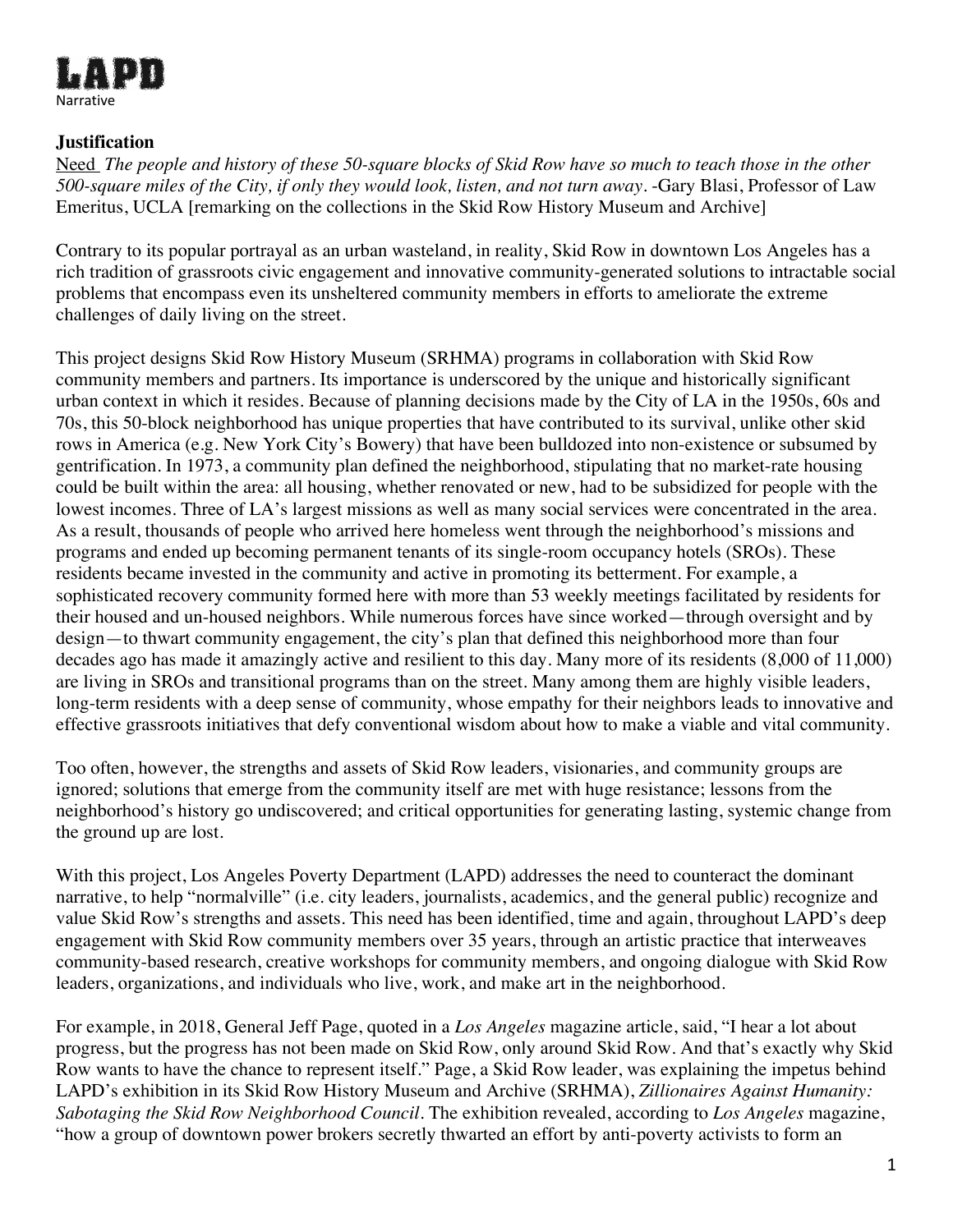

independent political entity within the historic boundaries of Skid Row. Little known outside Skid Row, it has become a cautionary tale in the battle for the future of L.A." The article also quoted Malpede, who, in decades of experience working side by side with community members, has observed: "To dismiss a whole community that has real insight into the needs and cares about the people in the street, to stifle their voice is really a disingenuous way to claim you want to solve anything." (See *Su*p*porting Document 1. Media Coverage.)*

Charles Porter, Prevention Coordinator of United Coalition East Prevention Project (UCEPP), a drug prevention program in Skid Row, has 20 years of experience working in Skid Row. Porter is one of the experts whose perspectives on the community's needs have been recorded and archived by LAPD. Porter explained the importance of "being able to highlight the advocacy and the vision, the genius, the passion and the resilience of the community." Discussing LAPD's ongoing *Walk the Talk* project that since 2012 has honored, documented, and archived the achievements of community members, he explains, "There are many unsung heroes that are part of the fabric of the community. The honorees tell you stories of movements. They're connected to people. They're connected to a neighborhood that cares, a neighborhood that wants to see improvement, a neighborhood that wants to thrive, a neighborhood that is resilient. And that's why we have to continue to tell these stories, because the media portrayal is not what *we* know." (See *Supporting Document 2. Archive.*)

Another community leader interviewed and archived by LAPD is Pastor Cue, founder of the neighborhood's "Church Without Walls." A former Virgin Records rapper, Pastor Cue left the music industry in 1994 to become an evangelist and activist. He is an organizer with Clergy and Laity United for Economic Justice (CLUE), co-lead organizer of the Black Jewish Justice Alliance (BJJA) and the "We Will Live" coalition, a "Black n Brown Clergy and Community Coalition." As Pastor Cue explained, "The key is always to hear people. I think one of the problems our elected officials have is that they don't hear, and they don't hear because they don't wanna listen, even with those they disagree with… People don't need anyone to speak for them. They just need us to amplify their voice."

Benefit This one-year project launches a multi-year series of multi-disciplinary artworks, *State of Crisis/Community of Resilience,* which will be developed and presented by LAPD and Skid Row community members at SRHMA. As with all of LAPD's work, its realization will encompass several public and artistic outcomes: an exhibition/installation, activated by performances and public conversations, as well as archival documentation. By showcasing the ways people across the neighborhood's history have translated their experience into activism and successfully ignited change in perception and policy, this project benefits a dual audience: participants and audience members from the Skid Row community, as well as audience members from outside the community, including scholars, policymakers, journalists, and the general public.

LAPD's artistic practice collaboratively creates and produces artwork with Skid Row community members that document and disseminate the unknown stories and histories of their own—marginalized and misunderstood community. Similarly, this project expands the involvement and ownership of the art making process by identifying community leaders in Skid Row with vast experience and expertise to serve as "community curators," and then providing them with the resources and a platform to explore and transform a contemporary community concern into an expansively visible artistic realization. Across the three-year series, LAPD will invite three such leaders to serve as curators and surround them with the artistic expertise to dramatically realize their projects in a multiplicity of forms: visual art exhibitions, theatrical and musical performances, and public conversations. IMLS funding will support the first project of the three.

In addition to drawing upon the personal experience of the community curator, the project draws upon historical community knowledge by mining the extensive holdings of the SRHMA community archive. Comprised of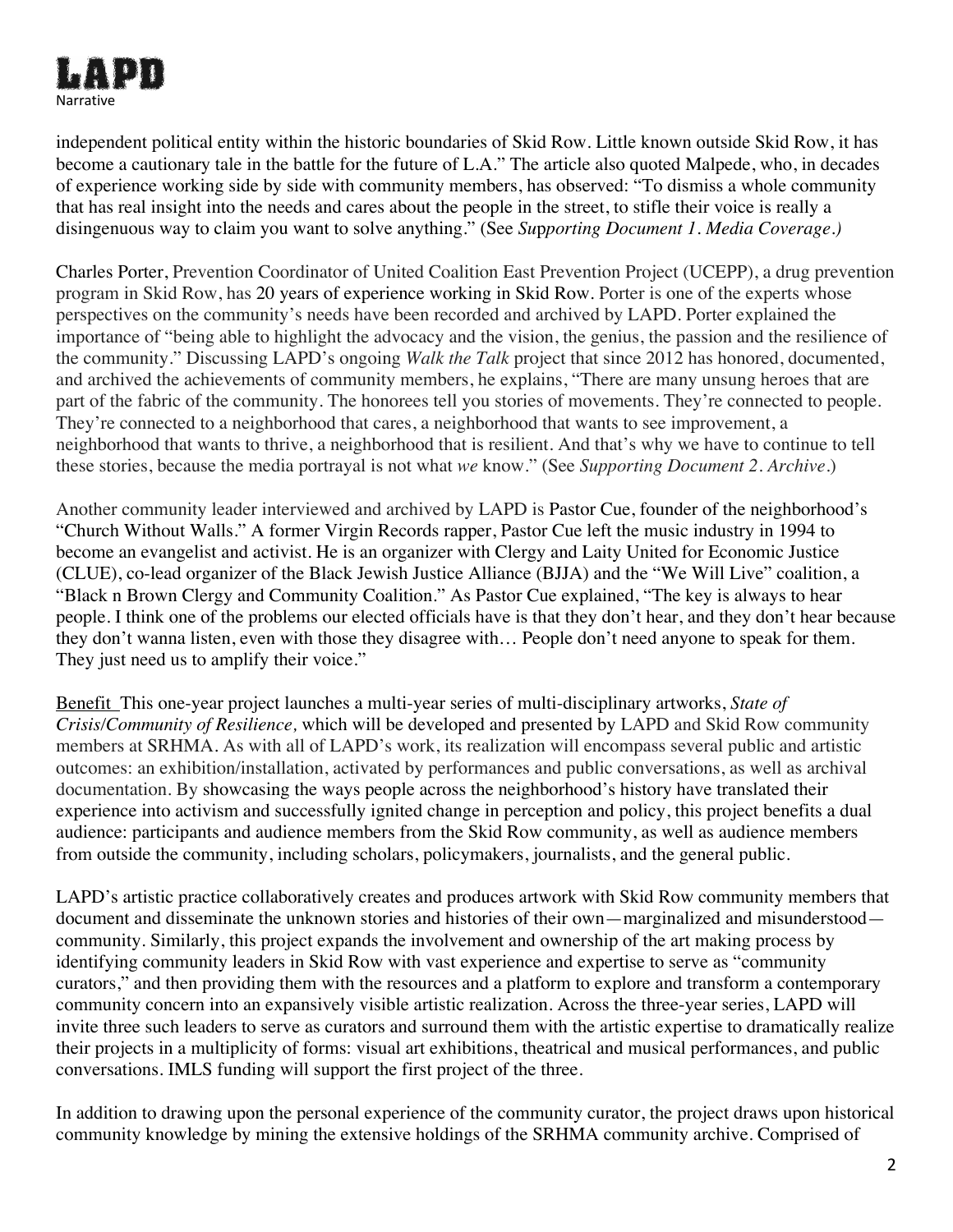

hundreds of thousands of items focused on the history of Skid Row, the archive includes recorded interviews with Skid Row residents, activists, service providers, and visionaries; primary source materials in various media; and audio-video documentation of LAPD public events and performances. The archive is generated by issues-oriented, community-based research that has been core to LAPD's artistic practice across its decadeslong history. Broadly, the archive reveals that creating community is the way to link people to one another and to resources to help solve the crises associated with homelessness and extreme poverty. Materials in the archive will provide both a jumping off point for creative explorations of the curatorial team, and also be augmented by new documentation generated during this project's activities.

Strategic Plan This project advances core goals articulated in LAPD's strategic plan to: "Create multifaceted projects and make accessible its archive to build and activate community and inform local, national, and international dialogue on both artistic practice and the activist history of Skid Row" and to "Educate, inform, and raise awareness to make an impact on public policies."

IMLS Goals The project builds upon LAPD's longstanding history as a Community Anchor, and on SRHMA's history of providing a safe and radically inclusive space for people of all backgrounds who would not otherwise have interacted, to connect and learn from each other. This project reaffirms SRHMA's core purpose of being a trusted space for learning and dialogue about the strengths, assets, and wisdom of the Skid Row community.

#### **Work Plan**

Activities 1) Research and planning. Planning is underway. For this proposed project, the first artwork in the *State of Crisis/Community of Resilience* series, LAPD has selected Charles Porter to be the community curator and has candidates under consideration for subsequent project years. In addition to his position at UCEPP, Porter is a prime force behind the Skid Row Community Improvement Coalition that worked with the City to establish The ReFresh Spot, a much needed and highly successful 24-hour hygiene center staffed by Skid Row residents and used by over 1,000 people each day. Porter's project will elucidate the history of social determinants of healthcare and recovery approaches that are the precursors to today's trauma-informed care. (See *Supporting Document 3. Letters.)*

Research and planning will continue during the grant period.

- LAPD's leadership will work closely with the community curator to develop his projects' artistic vision and focus its themes.
- LAPD will identify other members of the curatorial team, who will be chosen to supplement the competencies of the community curator. The team will include scholars whose expertise with the topic at hand will help inform the project's direction and implementation and artists whose creative collaboration can help bring the community curator's vision to life through artworks, exhibitions, and performative elements, including an LAPD theatrical performance.
- The community curator will be supported by a research team of LAPD staff archivists. SRHMA's archive will provide a rich resource for the community curator to inform project development. The research team will help him mine material from the archive that makes connections between contemporary conditions and community-generated initiatives throughout Skid Row's history of selfaware development. By way of example, Porter's project may include a digital media installation of video interviews with Leslie Croom, the visionary behind the VOA Drop-in Center (2000) in Skid Row—a precursor to today's ReFresh Spot—and with her collaborators, many of whom are on the front lines of recovery work today. Or, exhibition audience members can explore the archive on their own to find relevant interviews. For example, a search of "community mental health" will pull up interviews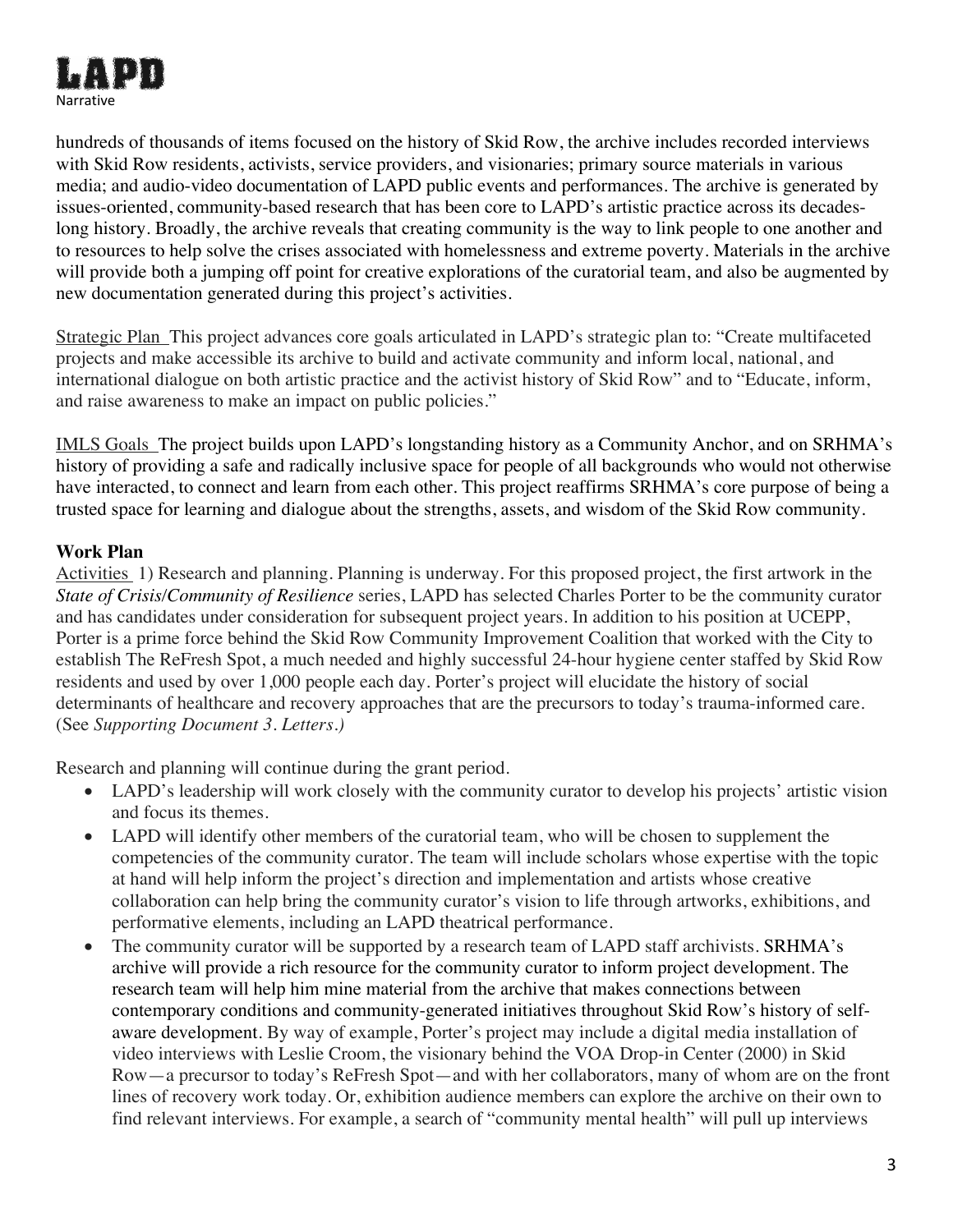

with activists and social service providers across several years who talk about the Drop-In Center and related initiatives like the Downtown Women's Center and Los Angeles Men's Place.

2) Implementation. Artworks, activities, and public conversation events developed during the research and planning phase will be created and exhibited during the project's implementation. The core artwork will be a SRHMA exhibition/installation, on view for six months at SRHMA, activated by performative elements, including a theatrical work devised by LAPD company members/Skid Row community members during a sixmonth workshop process. The exhibition will also be activated by a series of public discussions with experts and scholars, alongside Skid Row community members with lived experience, to help contextualize the themes addressed by the artworks.

3) Evaluation and Sharing Results. Evaluation will be conducted by LAPD's Artistic Director and Associate Director to synthesize the documentation and data collected throughout the project. Following the project's conclusion, they will conduct an informal group interview with the community curator, curatorial team members, and select audience members who represent the range of stakeholders to gain insights about whether the project succeeded at increasing awareness of the neighborhood's history and altering perceptions about its people. We will assess how longstanding partnerships have been strengthened, reaffirming SRHMA's role as a community anchor. These results will be shared with IMLS and all project funders, used to strengthen the next iteration of programming in the *State of Crisis/Community of Resilience*, and communicated to prospective funders and participants in subsequent years of the larger project.

Risks In the era of Covid-19, the only certain thing is uncertainty. Any project being planned now for implementation many months from now must be envisioned with flexibility in mind. While we are optimistic that SRHMA will reopen prior to the start of this project, we are also well prepared to adapt to the possibility that it may not. In that case, we will transition activities to an online format, as LAPD has done with projects over recent months, including the first-ever hybrid iteration (virtual and live from Skid Row's Gladys Park) of our greatly anticipated annual celebration of the community's creativity, the Festival for All Skid Row Artists.

Planning/Implementation/Management The project will be led by LAPD artistic leadership and supported by LAPD's archive staff, working in collaboration with the community curator and the assembled team of partners.

Partners Artistic collaborators are integral to this project. As in past multi-disciplinary projects, LAPD will identify one or more individual visual artists to help develop an installation for the exhibition. One analogous recent example is *The Back 9*. With artist Roston Woo, LAPD created a playable miniature golf course installed in SRHMA, which served as the set for LAPD's theatrical performance. With its connotations of behind-thescenes-power-plays, golf is an apt means for examining the power structures and policies that have built LA and defined Skid Row. (See *Supporting Document 1. Media Coverage*.)

Another artistic collaborator will be LAPD's theater group, comprised of Skid Row community members, who will devise and perform a theatrical work to activate the exhibition. In thrice weekly performance workshops led by the artistic directors of LAPD, the community members will interact with the community curator and generate a performative response to the curator's contemporary issues and concerns. Musical performances will also be developed by existing LAPD partners, such as the Skid Row nonprofit music organization Street Symphony, run by former LA Philharmonic violinist Vijay Gupta, which has shared SRHMA's space. With its inclusion of a public conversation series, partnerships with scholars and experts are also integral to achieving the project's goal to help inform and educate various constituencies—city leaders, journalists, academics and the general public—about Skid Row's strengths and assets. Additionally, the curatorial team's usage of the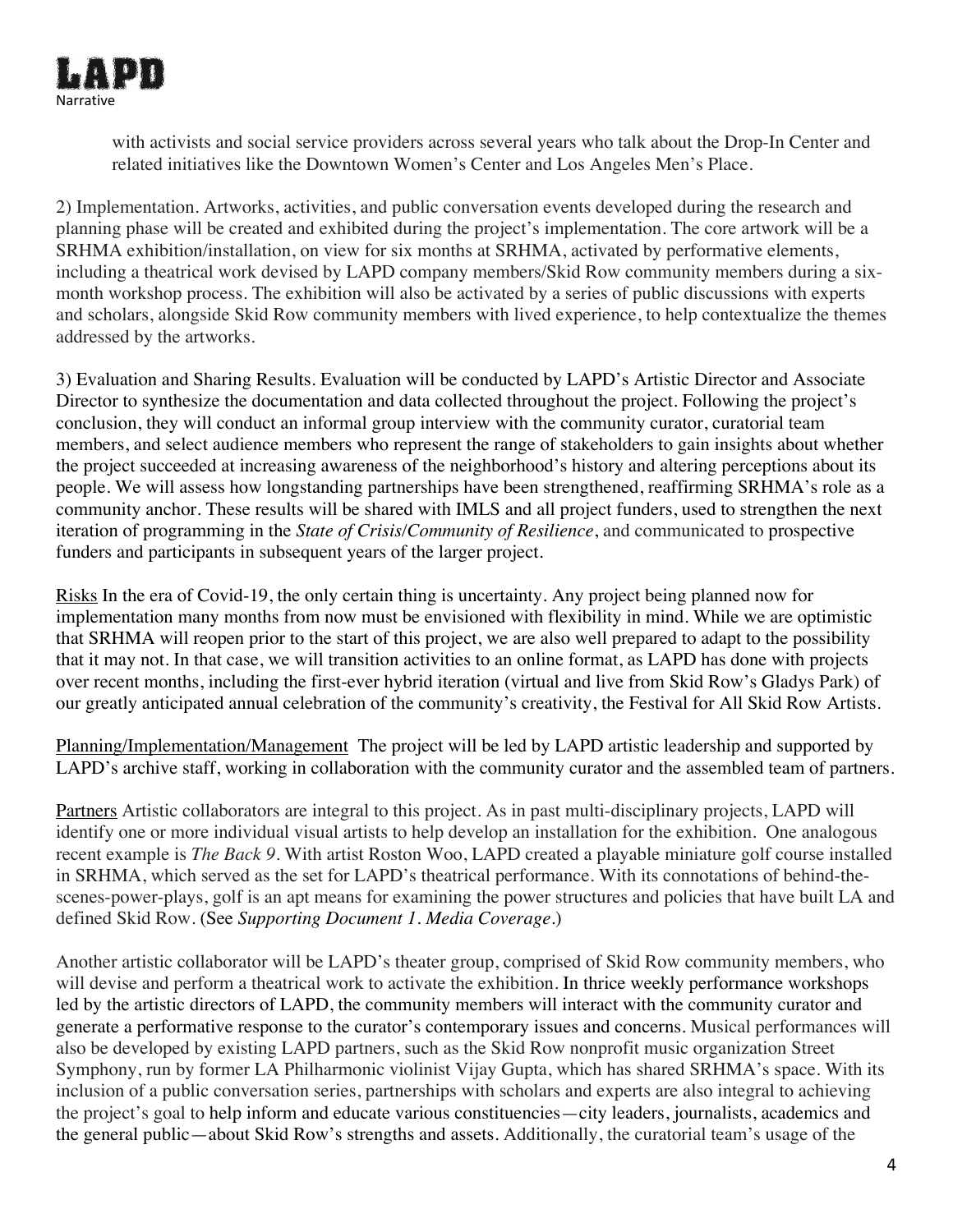

archive will be supported through a partnership with UCLA's Community Archives Lab and its students. (See *Supporting Document 3. Letters.)*

Resources This project will not be possible without IMLS funding to compensate the community curator and artist collaborators who will be contracted to create and perform new work as part of the project. Support is also needed for honoraria for expert panelists in the public conversation series, and to cover LAPD staff time. This request also includes funding for installation materials and marketing.

Tracking Progress Participation by collaborators and attendance at public events will be tracked by LAPD's Associate Director, who will also oversee the documentation and archiving of project activities.

#### **Results**

Intended Results/Change The project seeks to continue to change the narrative about the Skid Row community, as LAPD has successfully done across its body of work created and produced with the people of Skid Row. Key measures of success will focus on the extent to which the project increases knowledge about the neighborhood's past and present assets. We seek to both strengthen the community by increasing its awareness of its own history, while also impacting public perceptions, in particular among such influential groups as the media, scholars, and policy makers, as well as among the general public.

Data Collection LAPD staff will collect: 1) attendance figures of participants in artistic activities and attendance at public events; 2) post-project interviews with the community curator and artist collaborators, scholars, and select audience members; 3) increased usage of the archive and dissemination of its materials as a result of by engagement with the project by participants, community members, scholars and the media. Prior examples of this impact include: Carla Green, an award-winning radio journalist researched a podcast for 99% Invisible. The print version of her piece was then cited in a study by the UCLA Luskin Center for History & Policy, "People are Simply Unable to Pay the Rent;" Amy Fogelson, of Street Symphony, used the archive to better understand the history of the organizations Street Symphony is working with, such as Midnight Mission and Downtown Women's Center; Ananya Roy, Professor and Meyer and Renee Luskin Chair in Inequality and Democracy at the UCLA Luskin School of Public Affairs, has used material from the archive to better understand the history of residential hotels in Skid Row. (See Sup*porting Document 2. Archive.)*

Long-term, LAPD will collect observational data on individual community members, who, as a result of this project: 1) are encouraged and inspired to advance ongoing or launch new community-based initiatives aimed at improving the community's well being; 2) get connected to Skid Row's resources and social services; 3) become civically engaged because they have begun to see that they are not the solely responsible for their oftentraumatic experiences; 4) become active in future LAPD projects.

Tangible Products All public activates will take place at SRHMA, assuming COVID-19 protocols allow it. Otherwise, they will be online. One (six-month) exhibition; three public conversations; three LAPD performances; two musical performances; and archival documentation.

Sustainability This year-long project is designed to extend far beyond the life of this grant period. In the short term, it is the first of three multi-disciplinary artworks that will be produced by LAPD in collaboration with community curators. Longer term, the documentation generated by the project will be publicly accessible via the SRHMA archive, which continues to draw attention and gain usage from journalists, scholars and community members. More broadly, *Community of Resilience* extends LAPD's commitment to supporting the Skid Row community's engagement with and investment in its own vitality.